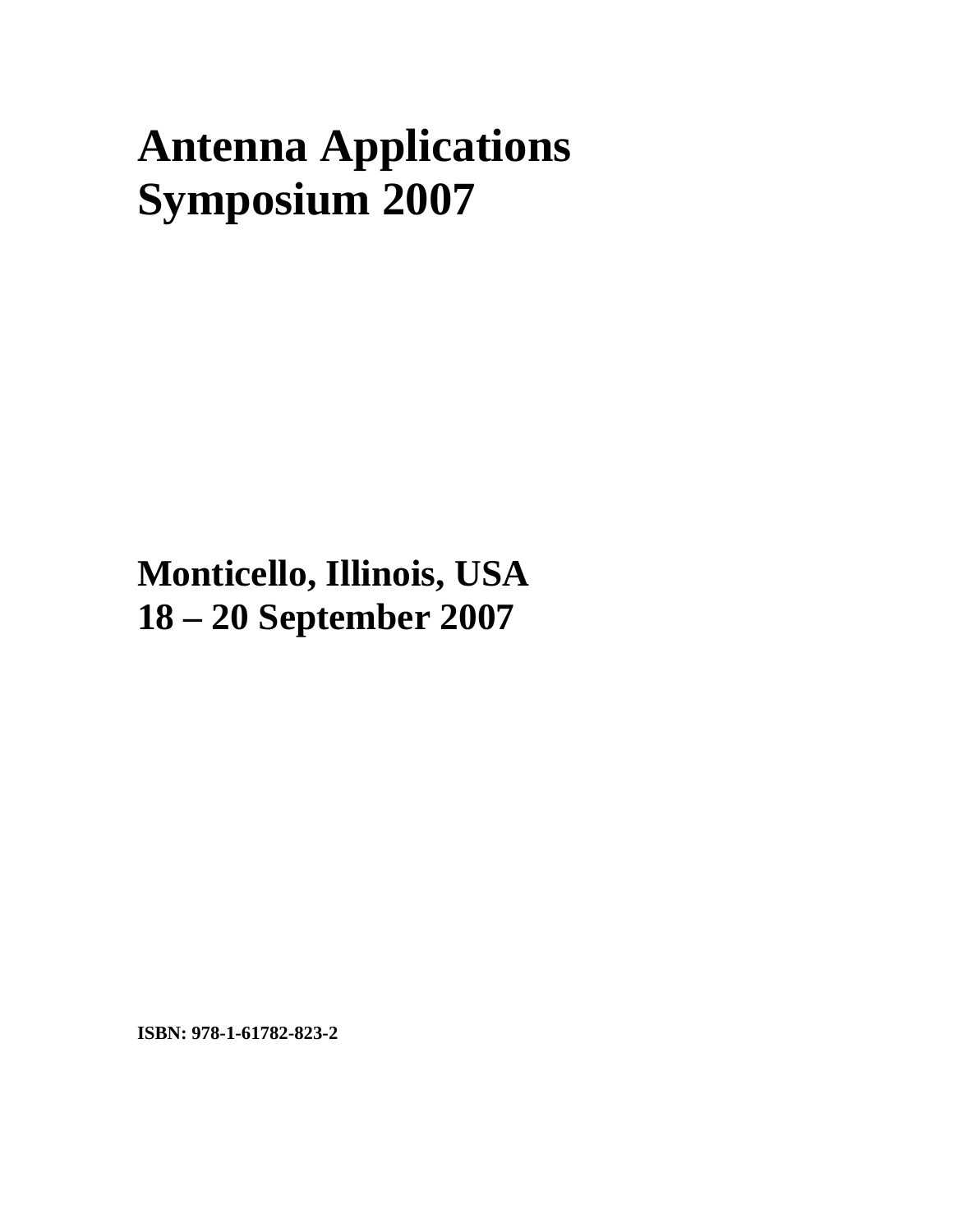**Printed from e-media with permission by:** 

Curran Associates, Inc. 57 Morehouse Lane Red Hook, NY 12571



**Some format issues inherent in the e-media version may also appear in this print version.** 

Copyright© (2007) by the Antenna Symposium All rights reserved.

Printed by Curran Associates, Inc. (2011)

For permission requests, please contact the Antenna Symposium at the address below.

Antenna Symposium Daniel Schaubert 149 Aubinwood Road Amherst, MA 01002

Phone: (413) 545-2530 Fax: (413) 253-5181

shaubert@ecs.umass.edu

## **Additional copies of this publication are available from:**

Curran Associates, Inc. 57 Morehouse Lane Red Hook, NY 12571 USA Phone: 845-758-0400 Fax: 845-758-2634 Email: curran@proceedings.com Web: www.proceedings.com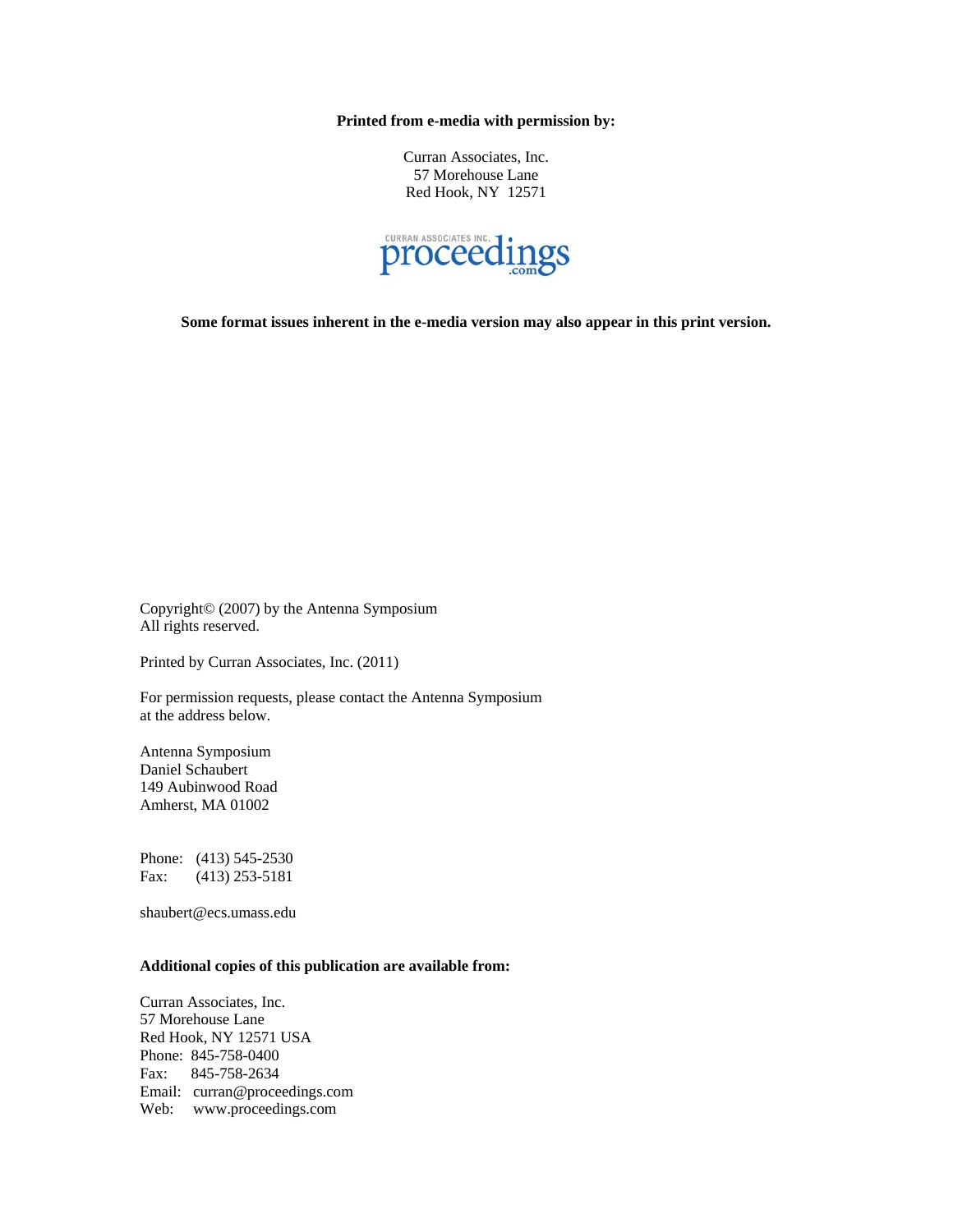## 2007 ANTENNA APPLICATIONS SYMPOSIUM

18 - 20 September 2007 Monticello, Illinois

| <b>Current Capabilities of Digital Beamforming</b><br>D.D. Curtis, D. Spendley and D.Q. Luu                                                                                                          | $\mathbf{1}$ |
|------------------------------------------------------------------------------------------------------------------------------------------------------------------------------------------------------|--------------|
| Flex Based L-Band Phased Array Antenna Demonstration<br>P. Buxa, T. Dalrymple, C. Lesniak and R. Neidhard                                                                                            | 34           |
| <b>Parameter Variation for Broadband Arrays of Irregular</b><br><b>Polyomino Subarrays</b><br>R.J. Mailloux, S.C. Santarelli, T.M. Roberts and B.C. Kaanta                                           | 46           |
| <b>Sub-Array Mirroring for Mediation of Second-Order Beams</b><br>in Planar Edge Slot Waveguide Antenna Arrays<br>B.J. Herting, M.W. Elsallal and J.B. West                                          | 65           |
| Planar Edge Slot Waveguide Antenna Array Design using<br><b>COTS EM Tools</b><br>M.W. Elsallal, B.J. Herting and J.B. West                                                                           | 76           |
| A Cross-Flux Method for Coupling Prediction of Two<br><b>Installed Antennas</b><br>C.C. Lu                                                                                                           | 90           |
| <b>Proposed Coincident Phase Center Orthogonal Dipoles</b><br>W.R. Pickles and W.M. Dorsey                                                                                                           | 106          |
| Scan Impedance for an Infinite Dipole Array: Hansen's<br><b>Formulas vs. Ansoft HFSS Simulations</b><br>S.N. Makaorv                                                                                 | 125          |
| <b>High Performance Phased Arrays of Doubly Mirrored</b><br>Balanced Antipodal Vivaldi Antenna (DmBAVA): Current<br><b>Development and Future Considerations</b><br>M.W. Elsallal and D.H. Schaubert | 148          |
| <b>Miniaturization of Cavity-Backed Slot Antennas</b><br>M. Al-Joumayly and N. Behdad                                                                                                                | 160          |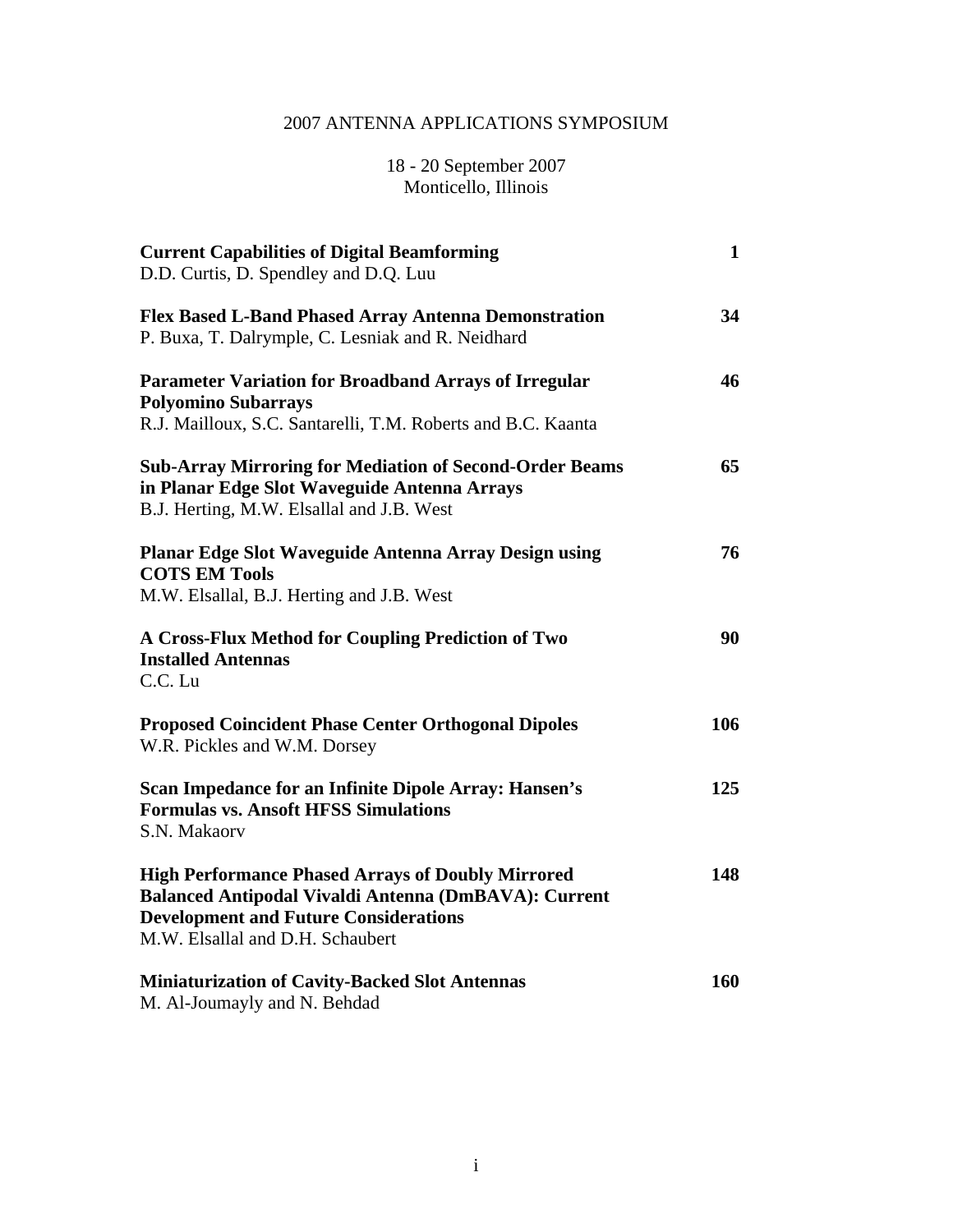| A Compact Ku/Ka Band Feed for Airborne Antenna<br><b>Applications</b><br>J.P. Creticos and D.H. Schaubert                                                             | 169        |
|-----------------------------------------------------------------------------------------------------------------------------------------------------------------------|------------|
| <b>UWB Tapered Slot Antenna Array Using SIW Technology</b><br>S. Lin, S. Yang and A.E. Fathy                                                                          | 181        |
| A Study of the Performance Properties of Small Antennas<br>S.R. Best                                                                                                  | 193        |
| <b>Non-Foster Matching of a Lossy, Electrically-Small Antenna</b><br><b>Over an Extended Frequency Range</b><br>S.E. Sussman-Fort and R.M. Rudish                     | <b>220</b> |
| <b>Microfluidic Reconfiguration of Antennas</b><br>G.H. Huff, P. Bahukudumbi, W.N. Everett, A. Beskok,<br>M.A. Bevan, D. Lagoudas and Z. Ounaies                      | 241        |
| <b>Novel Reconfigurable Multi-Band Antennas for Wireless</b><br><b>Receivers</b><br>S. Yang, H.K. Pan, A.E. Fathy, S.M. El-Ghazaly and V.K. Nair                      | 259        |
| <b>Performance Predictions for Linear Antennas with Offset</b><br><b>Loading and Offset Excitation</b><br>P.E. Mayes, P.W. Klock and S. Barot                         | 272        |
| <b>Improvement s on MF Ground Wave Antennas for the</b><br><b>Global Maritime Distress and Safety System (GMDSS)</b><br>T.R. Vogler, T.C. Kramer and W.A. Davis       | 284        |
| A Compact, Wide Bandwidth UHF / L-Band<br><b>Communications System Antenna for Ground-Based</b><br><b>Applications</b><br>T. Goodwin                                  | 313        |
| <b>Effects of Modulation Ratio on the Performance of 4 Arm</b><br><b>MAW Spirals</b><br>W.N. Kefauver, T.P. Cencich and D.S. Filipovic                                | 328        |
| <b>Dual-Substrate Capacitive Loading Technique in Linearly</b><br>and Circularly Polarized Shorted Annular Ring Antennas<br>W.M. Dorsey, J. Valenzi and A.I. Zaghloul | 347        |
| <b>A Connector Design for Coplanar Waveguide</b><br>Y.M. Lee and T.K. Anthony                                                                                         | 366        |